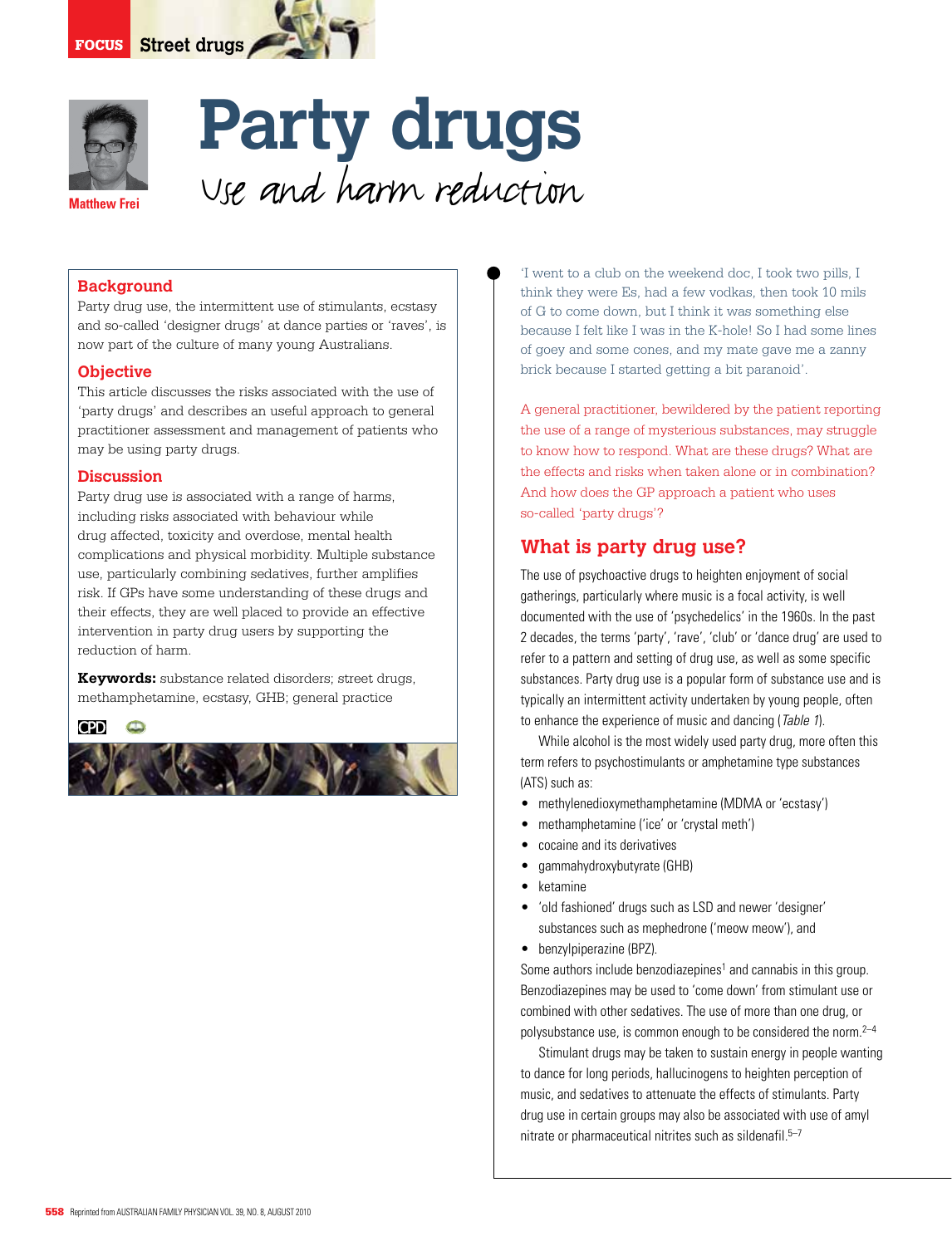

# **What are the harms?**

Harms from party drug use stem from both the:

- • pharmacological effects of the drug, and
- harms associated with the setting of the substance use.

Risk related to setting of party drug use includes unsafe sex, sexual or physical assault, physical injury including motor vehicle trauma, and legal problems.

# **Pharmacological harms**

While the effects of commonly available party drugs are well known, purity, dose and composition of illicit drugs can vary considerably.8–11 Risk of harm is often dose related, and less is understood about additive effects when combining different agents. The effects and harms of common party drugs are summarised in Table 2.

# **Stimulants and hallucinogens**

There is an association between the use of ATS and mental illness,<sup>12,13</sup> as well as some evidence for psychostimulant neurotoxicity, particularly in the case of methamphetamine, $14$  although more research is needed to clarify the significance of recreational MDMA on cognitive function.15,16 These pathologies are likely appears to be related to dose, duration and frequency of use and individual susceptibility. Behavioural and mood changes, including paranoia and suspiciousness have been reported with acute and chronic ATS intoxication, and violence and aggression, although uncommon, may occur.<sup>17</sup>

Physical complications of stimulant use are less common, but cases of serotonin syndromes, cardiovascular and cerebrovascular damage, and hyponatraemia and hyperthermia have been reported.<sup>18,19</sup>

# **Sedatives**

The effects of sedating drugs such as GHB and ketamine are variable and depend on dose. Overdose with collapse is associated with GHB intoxication. The risk of overdose with GHB is high due to the small window between a recreational and toxic dose.<sup>20</sup>

# Table 1. Party drug use in Australia

- 8.9% of Australians over 14 years of age have tried ecstasy with  $3.5\%$  reporting recent use<sup>1</sup>
- • 5.9% of Australian adults have used cocaine with 1.6% reporting recent use1
- Use of ecstasy, cocaine and other amphetamine type substances are most likely to occur in those aged  $20-29$  years<sup>1</sup>
- Regular ecstasy users report use every 2-4 weeks, mainly in nightclubs, raves or private parties<sup>4,22</sup>
- Most ecstasy users report benefits from use such as enhanced social closeness, energy and dancing ability4,22
- Alcohol, cannabis, tobacco and methamphetamine are used by over 80% of regular ecstasy users $4.22$
- About 40% of ecstasy users report cocaine use with 10% or less reporting ketamine and GHB use $4.22$
- In 2009, the price of ecstasy in Australia dropped by \$3–10 and was described as 'easy' to 'very easy' to obtain4,22

| Table 2. Effects and harms of common party drugs                                                                                                                                                                                                                |                                                                                               |                                                                 |                                                                                                                                                                            |
|-----------------------------------------------------------------------------------------------------------------------------------------------------------------------------------------------------------------------------------------------------------------|-----------------------------------------------------------------------------------------------|-----------------------------------------------------------------|----------------------------------------------------------------------------------------------------------------------------------------------------------------------------|
| Drug type                                                                                                                                                                                                                                                       | Effect(s)                                                                                     | Usual route(s) of<br>administration                             | Harms                                                                                                                                                                      |
| Amphetamine type substances:<br>methylenedioxymethamphetamine<br>(MDMA or 'ecstasy'), methamphetamine<br>('ice', 'crystal meth'), dexamphetamine,<br>methylenedioxyamphetamine (MDA),<br>paramethoxyamphetamine (PMA),<br>methylenedioxyethylamphetamine (MDEA) | Increased energy,<br>enhancement<br>of sex and<br>appreciation<br>of music.<br>hallucinations | Ingested orally,<br>smoked, injected,<br>snorted                | Acute and chronic<br>mental health problems,<br>bruxism, hyperthermia,<br>serotonergic syndrome,<br>cardiovascular and<br>cerebrovascular events,<br>neurocognitive damage |
| Cocaine                                                                                                                                                                                                                                                         | Increased energy<br>and sense of<br>wellbeing                                                 | Snorted or injected<br>(rarely smoked in<br>Australia)          | Acute and chronic<br>mental health effects,<br>cardiovascular and<br>cerebrovascular events                                                                                |
| Gammahydroxybutyrate (GHB)                                                                                                                                                                                                                                      | Sedation,<br>disinhibition                                                                    | Ingested orally<br>(usually as a liquid)                        | Collapse, coma                                                                                                                                                             |
| Ketamine                                                                                                                                                                                                                                                        | Sedation,<br>hallucination.<br>distortion of reality                                          | Ingested orally<br>(can also be<br>snorted, rarely<br>injected) | Collapse, psychomotor<br>impairment, confusion                                                                                                                             |
| Lysergic acid diethylamide (LSD)                                                                                                                                                                                                                                | Hallucination<br>and perceptual<br>distortion                                                 | Ingested orally                                                 | Acute mental health<br>effects, 'flashbacks'                                                                                                                               |
|                                                                                                                                                                                                                                                                 |                                                                                               |                                                                 |                                                                                                                                                                            |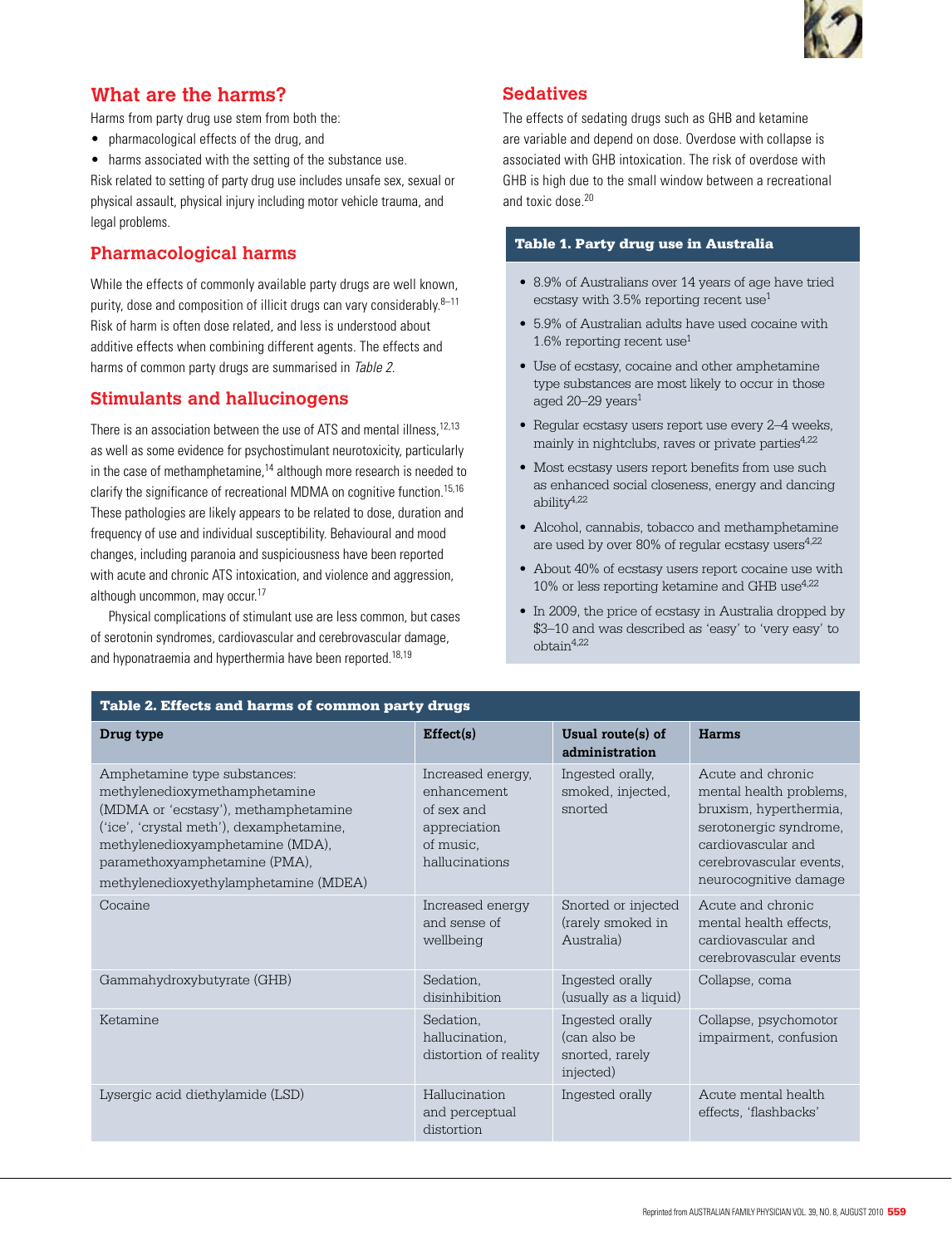

# **Harm reduction and party drugs**

The principles of assessment of the party drug user by general practitioners are outlined in Table 3. A nonjudgmental approach incorporating assessment of sexual, mental and physical health is important. Engaging the patient on aspects of their drug use or related physical, sexual or mental health issues that are concerning them is more likely to establish trust and rapport than focusing directly on the substance use. Young people in particular may be reluctant to discuss their substance use with a doctor, and in some cases multiple consultations, sometimes without the parent present, may be required to build trust.

Party drug users may be well read about the drugs they purchase and their harms, through online and other sources. On-site pill testing at dance events has been proposed as a public health harm reduction measure to inform users of the composition of illicit party drugs. However, the consistency and reliability of such testing has not been demonstrated.21,22

While this group may consider themselves informed, they will benefit from a medical assessment, provision of balanced information and appropriate medical intervention. When taking a history of drug use involving various party powders, pills and liquids, it is better to focus on the user's reports of drug effects (such as whether they felt stimulation, sedation, hallucination) rather than try to interpret and adopt street names of illicit drugs.

 Doctors need to accept that some people will use these drugs, and may not respond to exhortations about the use of drugs being dangerous. Most will have seen their peers take party drugs with minimal ill effect. Party drug users will often identify many positive points of their substance use.<sup>23,24</sup>

 Informing patients about reducing harm and risk associated with substance use is likely to be the most effective intervention. Table 4 outlines some key aspects of harm reduction advice for party drug users.

# **Treatment options**

Intermittent party drug use is usually not associated with chronic substance dependence, and in many cases will remit without formal

### Table 3. Principles of assessment of party drug users

- • Be nonjudgmental and accept that people usually take party drugs for enjoyment and may not be ready to stop this behaviour
- • Reinforce and 'give permission' to discuss substance use confidentially
- • Discuss route of administration: injecting carries a distinct set of risks and inexperienced 'weekend injectors' can be particularly vulnerable
- • Use the opportunity to discuss other health issues and other drug use, including tobacco
- • Provided balanced accurate medical information about reducing harm

# Table 4. Harm reduction advice for party drug users

- • Smoking, ingesting or snorting is likely to carry less risk than injecting
- If injecting, use new injection equipment for each hit
- • Use a small amount initially, particularly where the source is uncertain or where 'recreational' dose is hard to estimate (eg. with GHB)
- If dancing, keep well hydrated and take regular breaks (many venues have 'chill out' areas for this)
- • Avoid using multiple drugs, in particular combinations with alcohol
- Make arrangements for transport and avoid driving
- • 'Partner up' with a friend who is not using
- • Practise safe sex
- • Pill testing information may help, but is not always reliable

medical treatment. In fact, occasional party drug users, particularly younger patients, may not engage in anything perceived as drug treatment. Acute presentations for toxicity may be managed by hospital services, and may not be followed up by patients after discharge.

 In some cases, individuals may escalate frequency of use and an addictive illness may develop, characterised by ongoing use despite negative consequences, use of increasing amounts of drug and sometimes a withdrawal syndrome. Dependence on GHB, while uncommon, is well documented and associated with a potentially severe acute physiologic withdrawal, sometimes with delirium and seizures.25,26 Regular stimulant use may be associated with mental health problems, including anxiety, psychotic illness and depression.

 Clinical experience in the treatment of regular heavy MDMA users is limited, and while research into medical treatments for ATS addiction is promising, the mainstay of treatment of problematic psychostimulant users remains engagement, harm reduction and support to maintain remission. Treatment of comorbid mental illness in stimulant users may improve outcomes, although this should be integrated with treatment of substance use. In substance using patients with a severe psychiatric symptoms, such as persisting psychosis, referral to a specialist alcohol and other drug treatment service for assessment by an addiction medicine specialist or addiction psychiatrist may be indicated.

# **Conclusion**

Substance use in the setting of dance clubs and similar gatherings can be difficult for doctors to assess and manage. Illicit substances used may be impure or have variable potency. Multiple drugs may be used, including alcohol or other sedatives, with risk of toxic overdose. Young people may believe that the benefits of their use outweigh any ill effects or risks.

 The most effective approach to the patient who reports this pattern of drug use is an open, nonjudgmental discussion of risks and how to reduce harm. While most people are likely to 'grow out' of this form of